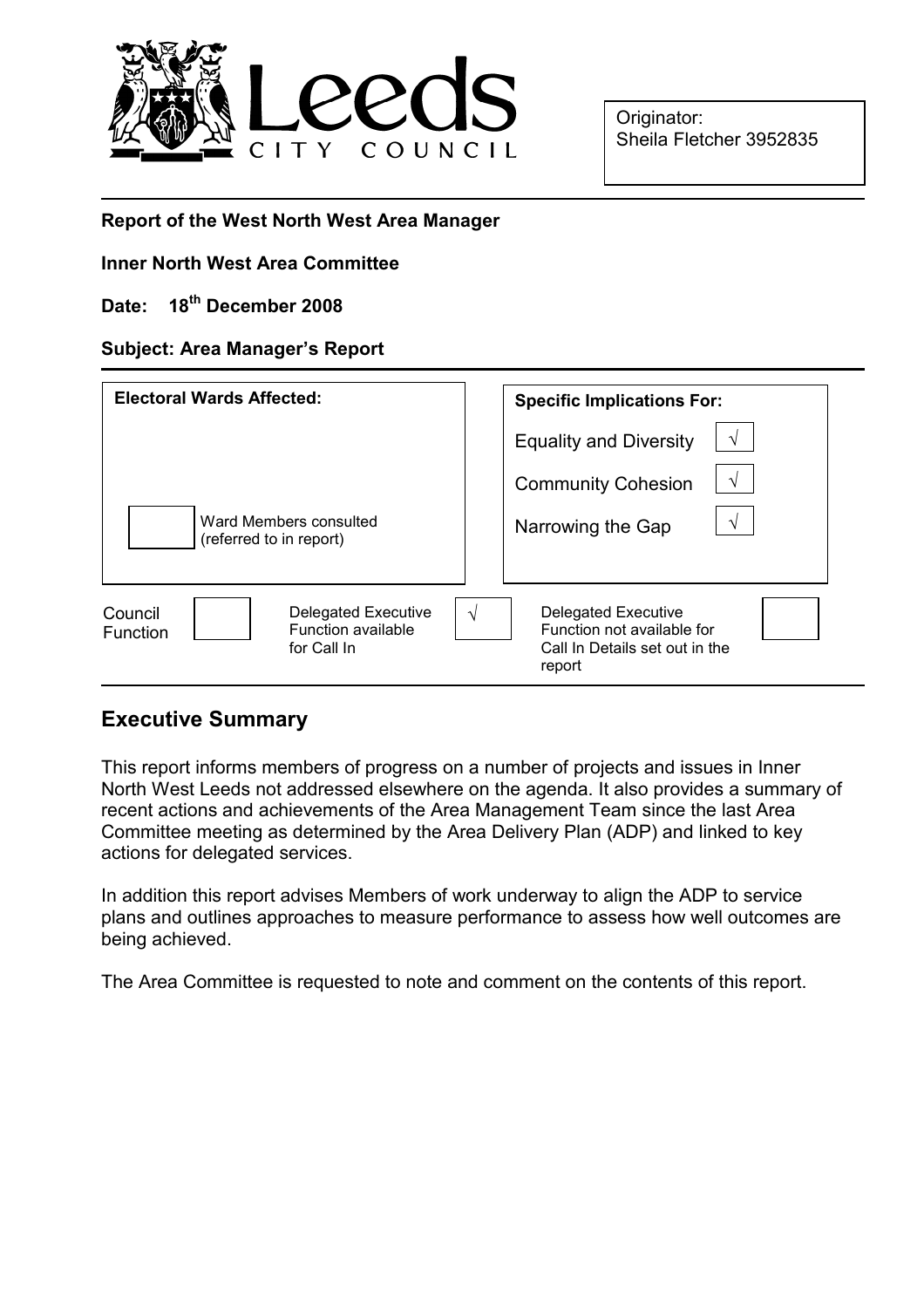# Purpose of the report

- 1. This report provides the Area Committee with information on issues not addressed elsewhere on the agenda. In addition it enables Members to track progress on a number of actions as determined by the Area Delivery Plan.
- 2. As part of the Council's new corporate planning framework, Area Delivery Plans are the key focus for the achievement of strategic outcomes at a locality level. The ADP identifies key actions for delegated services. Enhanced responsibilities for the Area Committee are grouped under the following six themes linked in turn to the key themes in the LSP.
	- Community engagement and facilities
	- Community safety
	- Environment
	- Children and young people
	- Adult social care and healthier communities
	- Regeneration and development
- 3. Corporate discussions are underway regarding aligning Area Delivery Plans and Service Plans. This will ensure that services highlight specific local issues and implications for each area rather than a general overview from a city-wide perspective. An example of this could be proposed changes to streetscene arrangements which would affect particular localities. Service plans will also be produced to provide greater clarity about the services provided and the responsibilities of the Area Committee in relation to them.
- 4. In relation to progress and monitoring of the ADP, performance management information is currently being collated and it is anticipated that a progress report will be presented to the meeting in February 2009. Following this, quarterly, detailed progress reports will be submitted to the Area Committee. The Area Manager's Report will continue to provide the Area Committee with progress on actions as determined by the ADP and issues not addressed elsewhere on the agenda.

### Main Issues

### 5. Neighbourhood Management Coordination

 This covers the identification of priority neighbourhoods across the area that requires more intensive resources to drive service improvements and better local outcomes. This includes improving the co-ordination of key services across the Council, and local partners.

# 6. Little London

The Little London Intensive Neighbourhood Management Project is delivered through three multi-agency partnerships tasked with improving services in the area and developing new projects and ways of working to address local needs.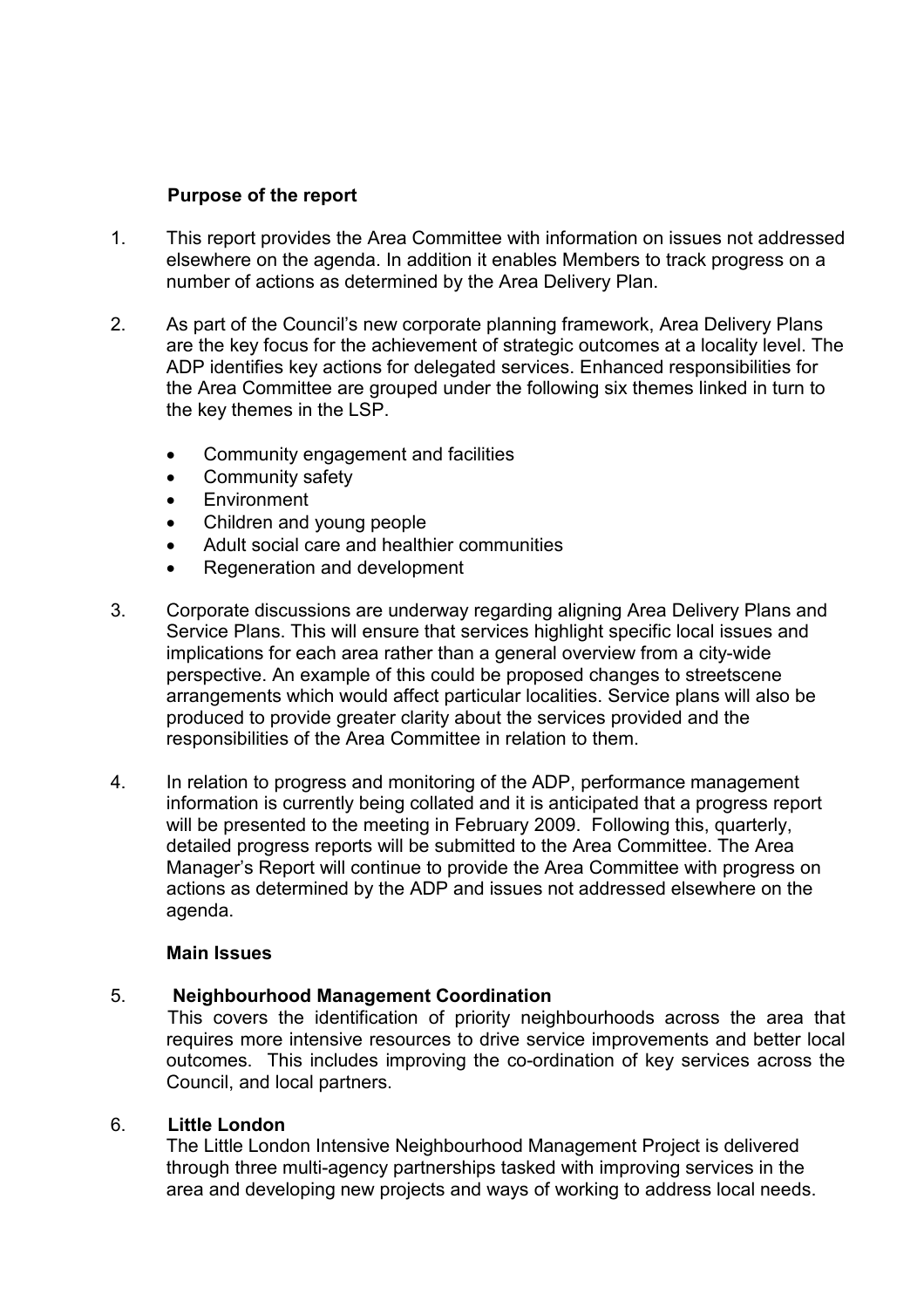The key achievements of these partnerships during the last six months are as follows:

#### • Crime & Grime

The Crime and Grime partnership created a sub group to tackle the increase in drug dealing in the area. Partners looked at all aspects of the problem, including controlling access to high rise blocks, pursuing injunctions against users, environmental works where drugs are being hidden or used, and increasing reporting by local residents. The Drugs Action Group ran from June to September, and has proved very successful. Twelve injunctions were served against persistent users coming into the area to buy drugs. The number of calls to the police relating to drugs fell from 142 (January to July) to 18 (July to October). The Crime and Grime partnership provided £3,000 funding towards additional police patrols, and this was matched by West North West Homes. A total of 16 arrests were made during the overtime patrols and one cannabis farm was detected. Residents are very satisfied with the reduction in drug related activity, and partners now have a blueprint for action should the problem return in the future.

#### • Health & Wellbeing

The Health and Wellbeing group has developed a number of new initiatives bringing together the statutory and voluntary sectors. A directory of community services and activities will be made available to GP practices, and a local voluntary organisation is co-ordinating an innovative 'Headspace' project to help people isolated by mental health problems.

The group has also encouraged youth service providers to work together to start a new youth club for young people aged 9-13. The club started in September, supported by youth workers from five different organisations, and has over twenty young people regularly attending.

#### • Employment and Skills

The priority for the group was to increase the use of the Space@ community centre and make it more sustainable. Jobs and Skills took on the day to day management of the centre, and are now running a job shop four days a week, and there are plans to increase the number of activities available to local residents.

The Intensive Neighbourhood Management Project is planning a number of initiatives for the next six months includes improving recycling facilities, holding an enterprise day for people interested in starting their own business, and supporting the newly formed Oatlands Residents' Association.

#### 7. Hawksworth Wood

The Area Manager is currently in discussions with partners to determine the level of intervention required to drive service improvements in this area. An example of current partnership activity is proposals to establish a police base and customer service point for West North West Homes tenants. The Area Management Team is working with the police and partners to progress these proposals. A number of options are currently being investigated including use of a shop unit and the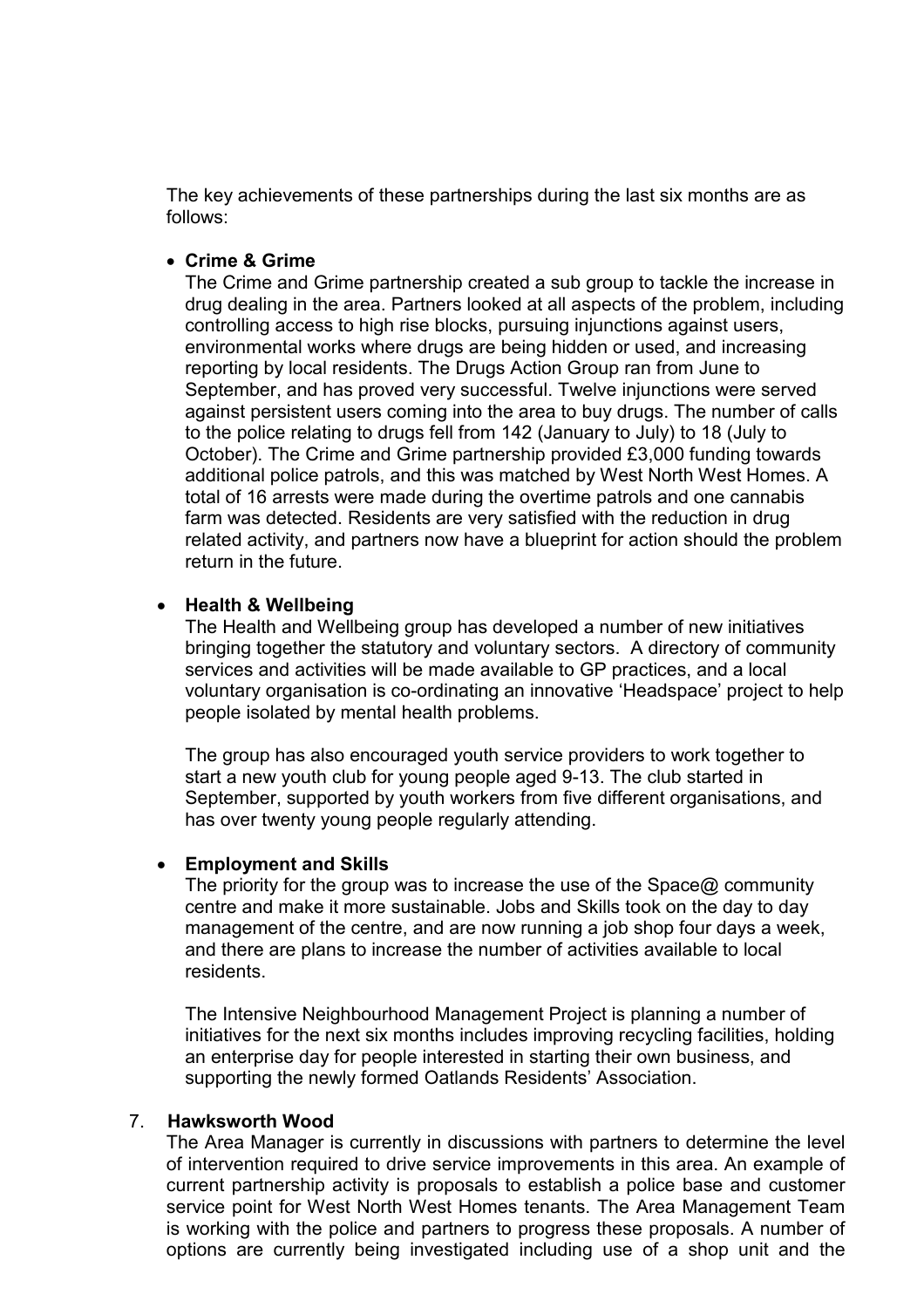YMCA building. Although the main aim of the facility is a police base, it is intended that it will be used by neighbourhood wardens and the ALMO. Options for targeted health initiatives are also being progressed with the PCT.

### 8. Harolds and Thornvilles

Headingley Ward Members allocated £14,000 from their Ward Based Initiative Fund towards a bin yard improvement scheme in the Harold & Thornville Neighbourhood Improvement Area. In addition a further £2,000 was approved from the Inner Area Committee Well-being fund making a total of £16,000 available to spend on the scheme.

The Environmental Action Team are leading on the project. The scheme commenced late September and is expected to take 6 months. One binyard has been completed, this has been inspected and the quality of work approved. Consent has been granted on a further 10 binyards and the contractor will be working on these over the next few months.

# 9. Community Centres

The responsibilities for the management of the following community centres have been delegated to the Area Committee.

- Woodsley Road
- Headingley
- Meanwood
- Little London
- Woodhouse
- 10. Consultation on the draft pricing and lettings policy will began on 1<sup>st</sup> December. The findings of the consultation and revised policy will be presented to the Area Committee in February 2009.
- 11. The Area Management Team support and coordinate the work of a user group at Woodhouse community centre. This group looks at ways of developing expanded programmes of activities to meet the needs of the local community. In addition they ensure the smooth day-to-day running of the centre and have been instrumental in identifying essential maintenance work including a new roof and disabled access. Funding of £110,000 has been allocated to undertake this work.
- 12. The Funding Officer continues to support local community groups and organisations both in terms of capacity building and support to initiate new activities for local people.

# Community Safety

# 13. Neighbourhood Wardens

 There are 3 full-time neighbourhood wardens working in Little London, Hyde Park and Little Woodhouse area and Hawksworth Wood. Wardens provide a local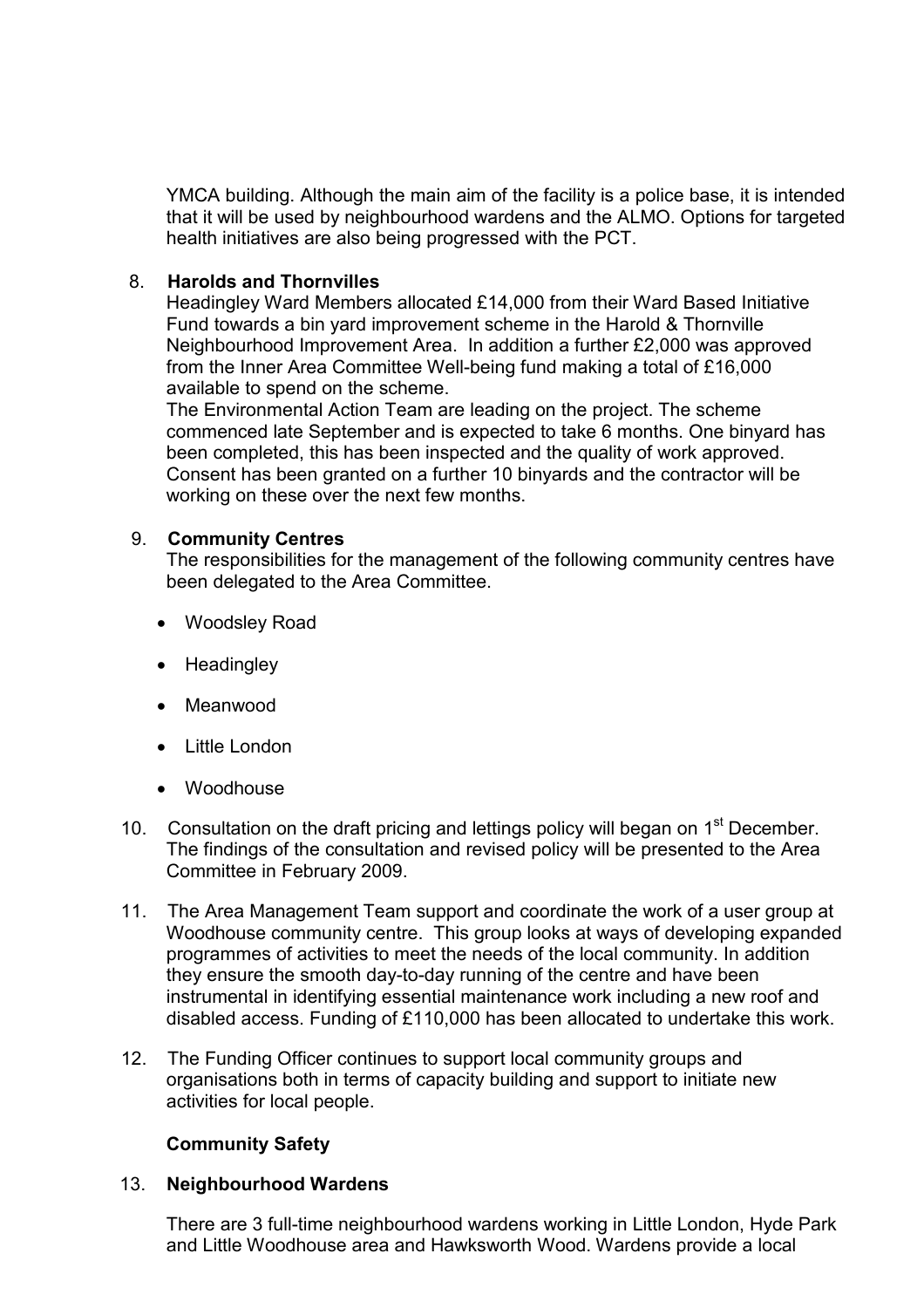patrolling function and their duties include working with partners to tackle antisocial behaviour, crime and grime work, support to local residents with environmental and community safety issues on a day-to day basis, and support with community action days and Operation Champion.

- 14. The wardens have recently been involved in the following:
	- An off-street bin pilot in the Norwoods area of Hyde Park. This has involved working with the Environmental Action Team and Streetscene to get bins off the street and stored within the confines of properties.
	- Work with Environmental Services to audit graffiti on Virgin Media Utility boxes with a view to encourage the company to clean them.
	- Property marking with Police Community Support Officers
	- Working with Parking Services to ensure that parking permits are not mis-used in targeted areas.
	- Supporting action days and Operation Champions, this includes pre and postenvironmental audits, working with partners to deliver publicity material and engaging with local residents.

#### 15. Operation Champion

This is a planned, intelligence led multi-agency operation. Its main aims are to

- Reduce crime and anti-social behaviour
- Tackle environmental issues such as litter, fly-tipping and graffiti removal
- Provide public reassurance and support.

An evaluation of recent Operation Champions will be presented to the Area Committee in February.

### **CCTV**

- 17. There are nine cameras deployed in the inner north west in the following locations
	- Hyde Park corner 1
	- Headingley 4
	- Hyde Park 3
	- Hawksworth Wood 1
- 18. The cameras are monitored by Leedswatch on a full time basis. The control room has access to the Police Airwave radio system to ensure a prompt response to incidents. Leedswatch also monitor on behalf of West Yorkshire Police the City Wide Automatic Number Plate Recognition system (ANPR). Images from the CCTV control rooms are viewed live at the Police Control Room at Killingbeck and all the Local Police Divisions. Leedswatch are able to play back incidents immediately to the Police Control Room, Police Divisions and Leeds Bridewell if required. All CCTV operators are Licensed by the Security Industry Authority (SIA) to monitor Public Space CCTV. The overall strategy for CCTV ensures that the CCTV network provides reassurance to the public.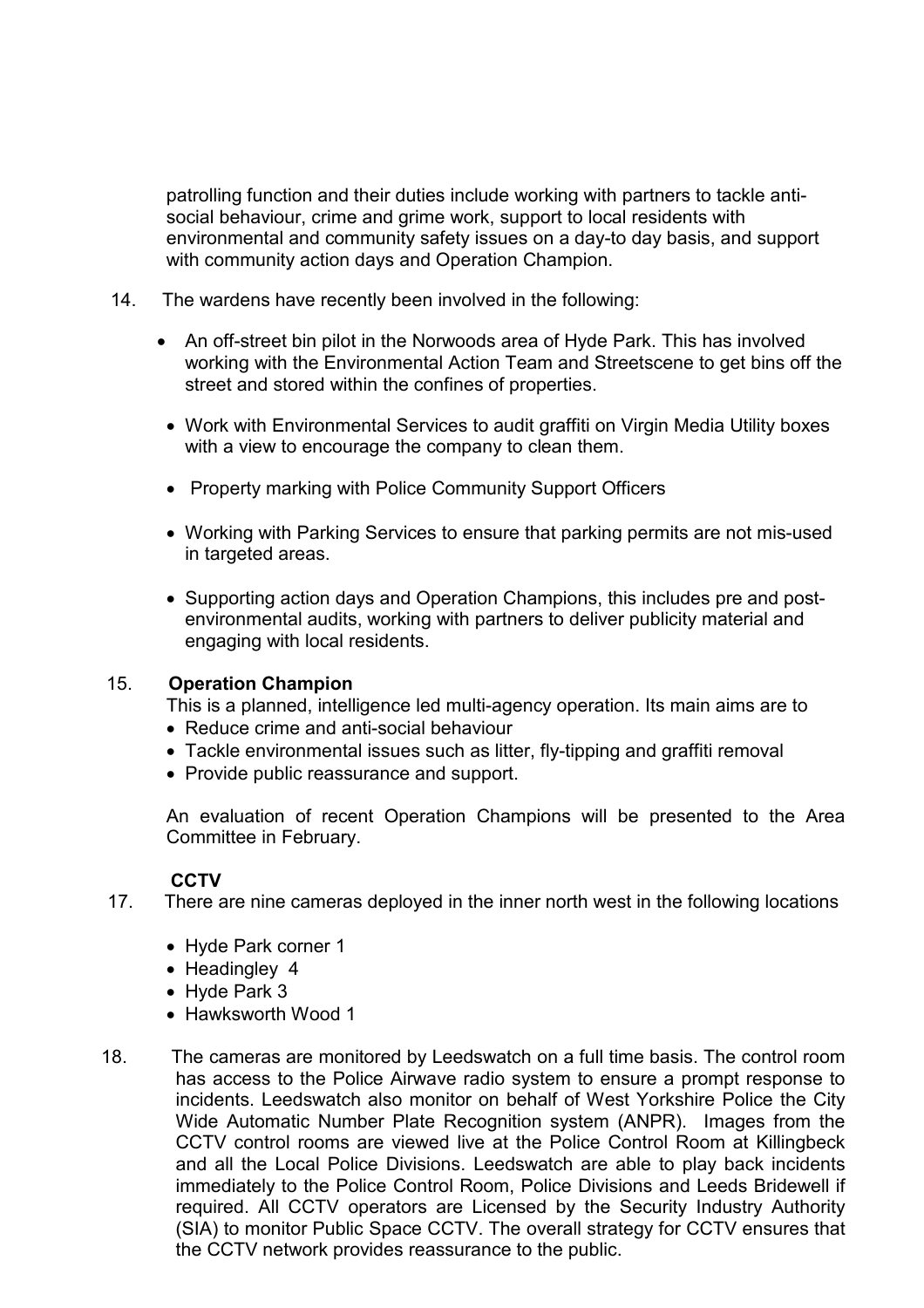19. Most community safety action is carried out via tasking, with the police co-chairing the teams. Multi Agency Tasking this group examines the key tactical priorities for the inner north west area and agrees actions to tackle these priorities. Work undertaken through this group includes organising multi agency action days, case conferences about specific families and/or individuals and commitment to deliver or contribute to specific projects (eg. promoting target hardening by door knocking a neighbourhood, crime prevention articles in newsletters, etc). Membership of this group includes Area Management, West Yorkshire Police, West North West Homes, Leeds University, Leeds Met University, Environmental Action Team, Youth Service and the ASB Unit.

# **Environment**

20. Work is underway to develop Neighbourhood Design Statements in Little Woodhouse and Headingley. In addition the Area Management Team has supported a series of consultation events on the Kirkstall Vision to encourage members of the community to participate in the process.

### Royal Park

21. As reported verbally at the last Area Committee meeting, Rushbond's have withdrawn their proposal to develop the Royal park School site due to their inability to secure a development partner for the elderly care residential aspects of their scheme. Officers from Asset Management and Area Management have met with members of the Royal Park Community Consortium since the last Area Committee meeting to update them and discuss the next steps in relation to the site.

 Officers have advised the consortium that a report will need to be taken to the Councils Executive Board early in 2009 advising the board of Rushbond's withdrawal. There is also concern about the safety and security of the building which despite security patrols has been extensively vandalised internally. These risks do expose the Council to important health and safety concerns where it has liability for harm that is caused even to trespassers in the building. So far, this vandalism does not appear to have affected the main structure of the building.

 Members of the consortium indicated that they would like an opportunity to develop their proposals for the property, which would involve the ownership of the property being transferred to a local community organisation and submit these for consideration by the Executive Board. Arrangements are being made for an early visit by members of the consortium to the former school and the caretaker's house.

 Officers have advised the consortium that these proposals could be reported to Executive Board along with comments on their viability and sustainability from officers.

There is no reserve development scheme for the site although there was some initial expression of interest, since withdrawn, in the refurbishment of the property as a girls' school.

# Kirkstall Mills

22. A letter has been sent to the Chief Asset Management Officer requesting information relating to St Ann's and Abbey Mills as agreed at the last meeting of